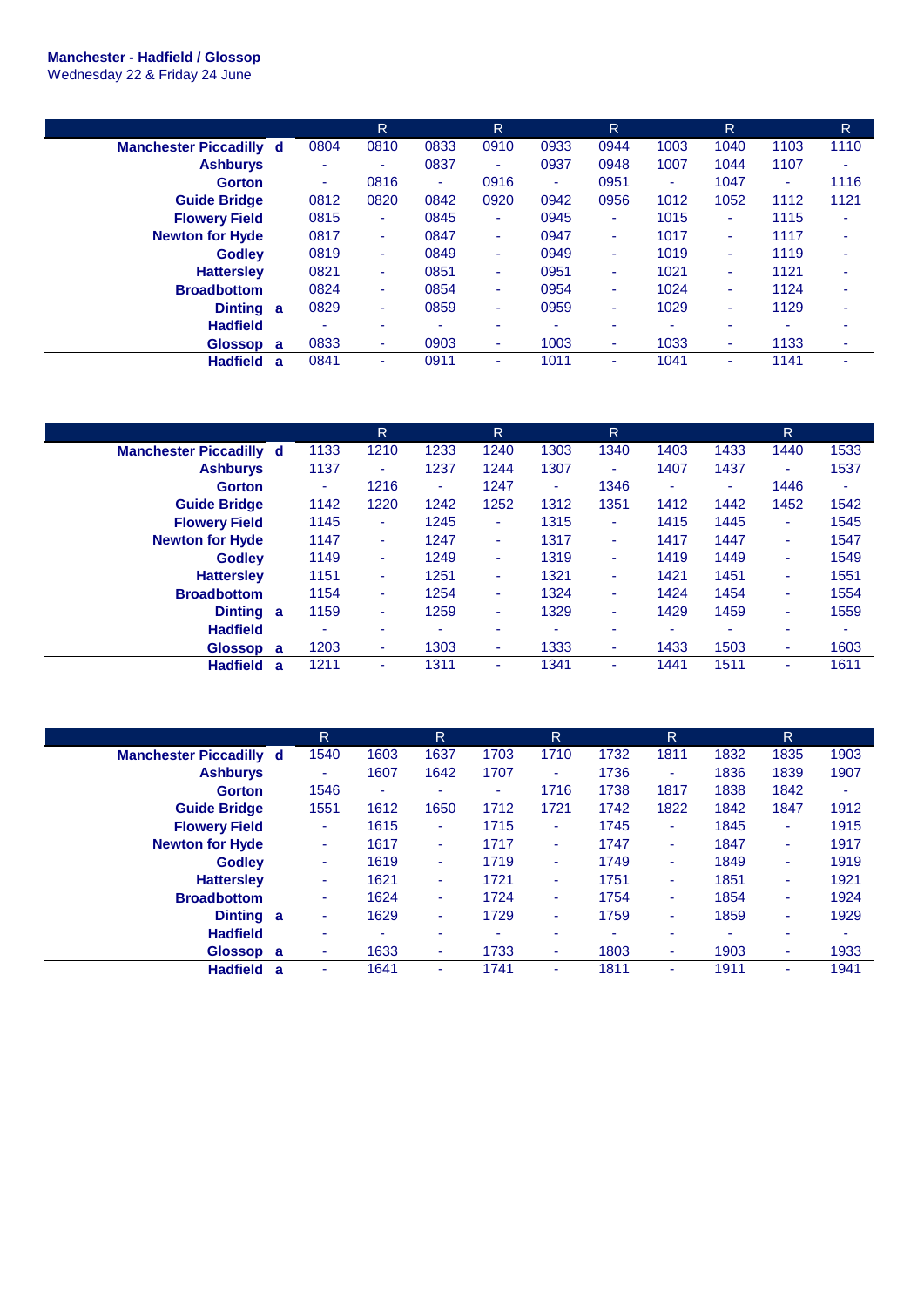|                                | R    |      |      | R    |      |      |      |
|--------------------------------|------|------|------|------|------|------|------|
| <b>Manchester Piccadilly d</b> | 1940 | 2003 | 2032 | 2109 | 2133 | 2200 | 2329 |
| <b>Ashburys</b>                | 1944 | 2007 | 2036 | ۰    | 2137 | 2204 | 2333 |
| <b>Gorton</b>                  | 1947 | ٠    | 2038 | 2115 | ٠    | 2206 | 2335 |
| <b>Guide Bridge</b>            | 1952 | 2012 | 2042 | 2120 | 2142 | 2210 | 2339 |
| <b>Flowery Field</b>           | ٠    | 2015 | 2045 | ۰    | 2145 | 2213 | 2342 |
| <b>Newton for Hyde</b>         | ٠    | 2017 | 2047 | ۰    | 2147 | 2215 | 2344 |
| <b>Godlev</b>                  | ٠    | 2019 | 2049 | ۰    | 2149 | 2217 | 2346 |
| <b>Hattersley</b>              | ۰    | 2021 | 2051 | ۰    | 2151 | 2219 | 2348 |
| <b>Broadbottom</b>             | ٠    | 2024 | 2054 | ۰    | 2154 | 2222 | 2350 |
| Dinting a                      | ۰    | 2029 | 2059 | ۰    | 2159 | 2229 | 2356 |
| <b>Hadfield</b>                | ۰    | ۰    | ٠    | ۰    | ۰    |      | 0001 |
| Glossop a                      | ۰    | 2033 | 2103 | ۰    | 2203 | 2233 | 0006 |
| <b>Hadfield</b><br>a           |      | 2041 | 2111 |      | 2211 | 2241 |      |

Notes R To Rose Hill Marple.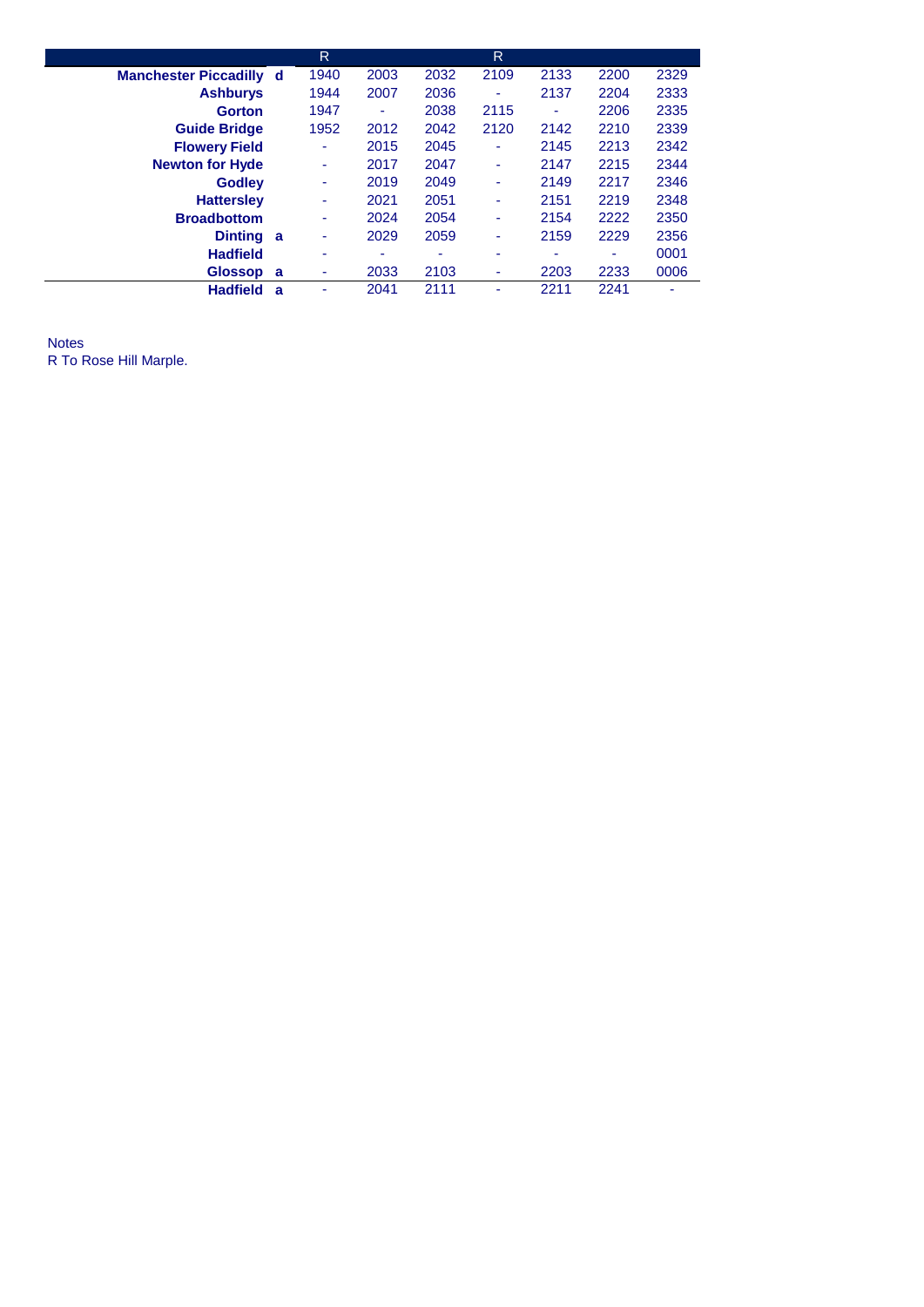## **Glossop / Hadfield - Manchester**

Wednesday 22 & Friday 24 June

| <b>Hadfield</b>                | d | ۰    | 0844 | 0914 | $\blacksquare$ | ۰    | 1014 | 1044 | ۰    | ٠    | 1144 |
|--------------------------------|---|------|------|------|----------------|------|------|------|------|------|------|
| <b>Glossop</b>                 | a | ٠    | 0849 | 0919 | $\blacksquare$ | ۰    | 1019 | 1049 |      | ۰    | 1149 |
|                                | d | ٠    | 0852 | 0922 | ٠              | ۰    | 1022 | 1052 |      | ٠    | 1152 |
| <b>Dinting</b>                 | a | ۰    | 0855 | 0925 | ٠              | ۰    | 1025 | 1055 | ٠    | ٠    | 1155 |
| <b>Broadbottom</b>             |   |      | 0859 | 0929 | ٠              | ۰    | 1029 | 1059 | ۰    | ۰    | 1159 |
| <b>Hattersley</b>              |   | ۰    | 0902 | 0932 | ٠              | ۰.   | 1032 | 1102 | ۰    | ۰.   | 1202 |
| <b>Godley</b>                  |   | ۰.   | 0904 | 0934 | ٠              | ۰    | 1034 | 1104 | ٠    | ٠    | 1204 |
| <b>Newton for Hyde</b>         |   | ۰    | 0906 | 0936 | ٠              | ٠    | 1036 | 1106 |      | ۰    | 1206 |
| <b>Flowery Field</b>           |   | ۰.   | 0908 | 0938 | ٠              | ٠    | 1038 | 1108 |      | ٠    | 1208 |
| <b>Guide Bridge</b>            |   | 0904 | 0912 | 0941 | 1004           | 1037 | 1042 | 1112 | 1132 | 1204 | 1212 |
| <b>Gorton</b>                  |   | 0908 | ٠    | ۰    | 1008           | 1043 | ٠    | -    | 1138 | 1208 | ۰    |
| <b>Ashburys</b>                |   | ٠    | 0917 | 0949 | ٠              | ۰    | 1048 | 1117 | 1141 | ٠    | 1217 |
| <b>Manchester Piccadilly a</b> |   | 0916 | 0924 | 0954 | 1015           | 1053 | 1055 | 1123 | 1146 | 1215 | 1223 |

| <b>Hadfield</b>              | d | 1214 | ٠    | ÷    | 1314 | 1344 | ٠    | 1444 | ٠    | 1514 | ٠    |
|------------------------------|---|------|------|------|------|------|------|------|------|------|------|
| <b>Glossop</b>               | a | 1219 | ٠    | ÷    | 1319 | 1349 | ٠    | 1449 | ٠    | 1519 | ۰    |
|                              | d | 1222 | ٠    | ۰    | 1322 | 1352 | ٠    | 1452 | ٠    | 1522 | ۰    |
| <b>Dinting</b>               | a | 1225 | ٠    | ۰.   | 1325 | 1355 | ٠    | 1455 | ۰    | 1525 | ۰    |
| <b>Broadbottom</b>           |   | 1229 | ٠    | ۰.   | 1329 | 1359 | ٠    | 1459 | ۰    | 1529 | ٠    |
| <b>Hattersley</b>            |   | 1232 | ٠    | ٠    | 1332 | 1402 | ۰    | 1502 | ۰    | 1532 | ۰    |
| <b>Godley</b>                |   | 1234 | ٠    | ۰.   | 1334 | 1404 | ۰    | 1504 | ۰    | 1534 | ۰    |
| <b>Newton for Hyde</b>       |   | 1236 | ٠    | ۰.   | 1336 | 1406 | ٠    | 1506 | ٠    | 1536 | ٠    |
| <b>Flowery Field</b>         |   | 1238 | ٠    | ٠    | 1338 | 1408 | ٠    | 1508 | ۰    | 1538 | ۰    |
| <b>Guide Bridge</b>          |   | 1242 | 1304 | 1332 | 1342 | 1412 | 1432 | 1514 | 1532 | 1542 | 1632 |
| <b>Gorton</b>                |   | ٠    | 1308 | 1338 |      | ۰    | 1438 | ٠    | 1538 | ٠    | 1638 |
| <b>Ashburys</b>              |   | 1247 | ۰    | 1341 | 1347 | 1417 | 1441 | 1519 | 1541 | 1547 | 1642 |
| <b>Manchester Piccadilly</b> | a | 1253 | 1315 | 1346 | 1353 | 1423 | 1446 | 1526 | 1546 | 1554 | 1648 |

| Hadfield d                     |   | 1614 | 1644                     | ٠    | ٠      | 1744 | 1814 | ٠    | ۰    | 1914                     | 1944 |
|--------------------------------|---|------|--------------------------|------|--------|------|------|------|------|--------------------------|------|
| Glossop a                      |   | 1619 | 1649                     | ٠    | ٠      | 1749 | 1819 | ٠    | ۰    | 1919                     | 1949 |
|                                | d | 1622 | 1652                     | ۰    | ٠      | 1752 | 1822 | ۰    | ٠    | 1922                     | 1952 |
| <b>Dinting</b>                 | a | 1625 | 1655                     | ۰    | ٠      | 1755 | 1825 | ۰    | ٠    | 1925                     | 1955 |
| <b>Broadbottom</b>             |   | 1629 | 1659                     | ۰    | ٠      | 1759 | 1830 | ٠    | ٠    | 1929                     | 1959 |
| <b>Hattersley</b>              |   | 1632 | 1702                     | ٠    | $\sim$ | 1802 | 1832 | ٠    | ۰    | 1932                     | 2002 |
| <b>Godley</b>                  |   | 1634 | 1704                     | ۰    | ٠      | 1804 | 1835 | ٠    | ۰    | 1934                     | 2004 |
| <b>Newton for Hyde</b>         |   | 1636 | 1706                     | ٠    | ٠      | 1806 | 1837 | ٠    | ۰    | 1936                     | 2006 |
| <b>Flowery Field</b>           |   | 1638 | 1708                     | ۰    | ٠      | 1808 | 1839 | ۰    | ۰    | 1938                     | 2008 |
| <b>Guide Bridge</b>            |   | 1642 | 1711                     | 1738 | 1805   | 1811 | 1845 | 1904 | 1932 | 1942                     | 2012 |
| <b>Gorton</b>                  |   | ٠    | $\overline{\phantom{a}}$ | 1743 | 1809   | ۰    | ۰    | 1908 | 1938 | $\overline{\phantom{a}}$ | ۰    |
| <b>Ashburys</b>                |   | 1647 | 1716                     | 1746 | ٠      | 1816 | 1851 | ۰    | 1941 | 1947                     | 2017 |
| <b>Manchester Piccadilly a</b> |   | 1653 | 1723                     | 1753 | 1816   | 1823 | 1857 | 1916 | 1946 | 1953                     | 2023 |
|                                |   |      |                          |      |        |      |      |      |      |                          |      |